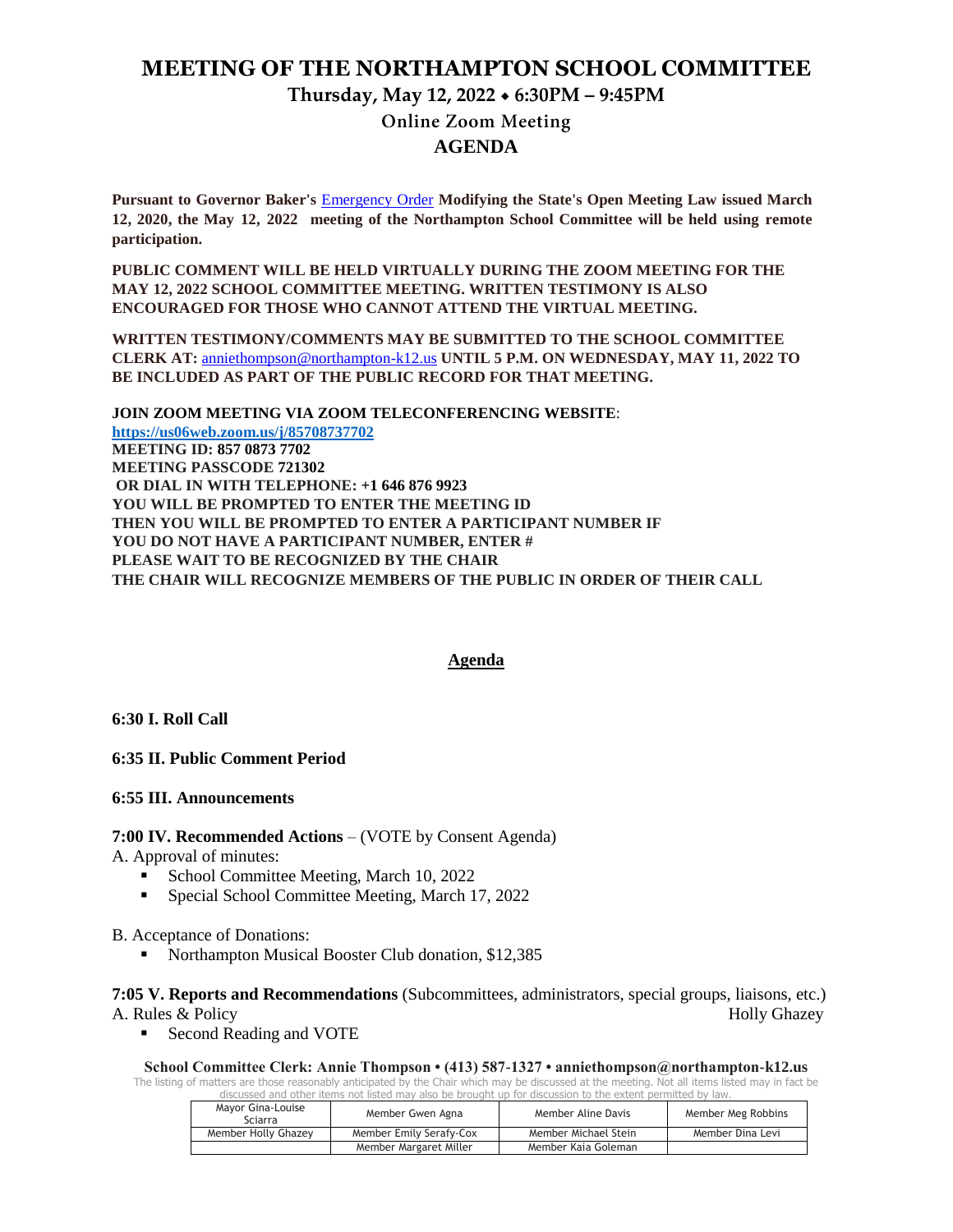# **MEETING OF THE NORTHAMPTON SCHOOL COMMITTEE**

**Thursday, May 12, 2022 6:30PM – 9:45PM**

**Online Zoom Meeting** 

# **AGENDA**

- o Rules of Procedure
- o ACAB (Sexual Harassment)
- o BDB (School Committee Officers)

|  | First Reading: |
|--|----------------|
|--|----------------|

- o ADDA (CORI Requirements)
- o AC-R (Non-discrimination Including Harassment and Retaliation)
- o BDE (Subcommittees of the School Committee

|               | BDE (Subcommittees of the School Committee<br>$\circ$               |                                 |
|---------------|---------------------------------------------------------------------|---------------------------------|
|               | B. Budget & Property                                                | Kaia Goleman                    |
|               | C. Superintendent Evaluation                                        | Dina Levi                       |
| D. Curriculum |                                                                     | Meg Robbins                     |
|               | E. Business Administrator Report                                    | Nick Bernier                    |
|               | F. Personnel Report                                                 | Nick Bernier                    |
|               | G. Superintendent's Report                                          | John Provost                    |
|               | 7:45 VI. New Business                                               |                                 |
|               | A. Student Representative Report                                    | Lila Nields-Duffy               |
| <b>B.</b>     | School Lunch Hero Day Proclamation                                  | Gina-Louise Sciarra             |
|               | C. Presentation: School Choice in NPS                               | Julie Spencer-Robinson          |
|               | D. Equity Audit Process                                             | <b>Beth Choquette</b>           |
|               | <b>Unity HS Equity Audit</b>                                        |                                 |
|               | E. Resolution supporting the Fair Share Amendment                   | Gina-Louise Sciarra & Gwen Agna |
| F.            | VOTE: to approve Calendar of School Committee Meetings              | Gina-Louise Sciarra             |
| G.            | VOTE: To establish a school psychologist internship program with    |                                 |
|               | two interns for FY 23                                               | John Provost                    |
|               | H. VOTE: To exempt trips from NHS to Child's Park from the approval |                                 |
|               | process under School Committee policy IJOA.                         | John Provost                    |
| I.            | Update: Ad Hoc Late Start Subcommittee                              | <b>John Provost</b>             |
|               |                                                                     |                                 |
| J.            | VOTE: Possible modification of Policy EBCFA (Face Masks and Face)   |                                 |
|               | Coverings)                                                          | Michael Stein & Dina Levi       |

### **9:00 VII. School Committee discussion topics**

**9:05 VIII. Future Business and Meeting Dates** (all meetings will be held via Zoom conferencing until further notice):

- Negotiating Subcommittee / Monday, May 16, 2022, 5:00PM
- Curriculum Subcommittee / Wednesday, May 18, 2022, 5:00PM
- Rules & Policy Subcommittee / Monday, May 23, 2022, 3:30PM
- Curriculum Subcommittee/ Wednesday, June 8, 2022, 5:00PM
- School Committee Meeting / Thursday, June 9, 2022, 6 :30PM

The listing of matters are those reasonably anticipated by the Chair which may be discussed at the meeting. Not all items listed may in fact be discussed and other items not listed may also be brought up for discussion to the extent permitted by law.

| Mayor Gina-Louise<br>Sciarra | Member Gwen Agna        | Member Aline Davis   | Member Meg Robbins |
|------------------------------|-------------------------|----------------------|--------------------|
| Member Holly Ghazey          | Member Emily Serafy-Cox | Member Michael Stein | Member Dina Levi   |
|                              | Member Margaret Miller  | Member Kaia Goleman  |                    |